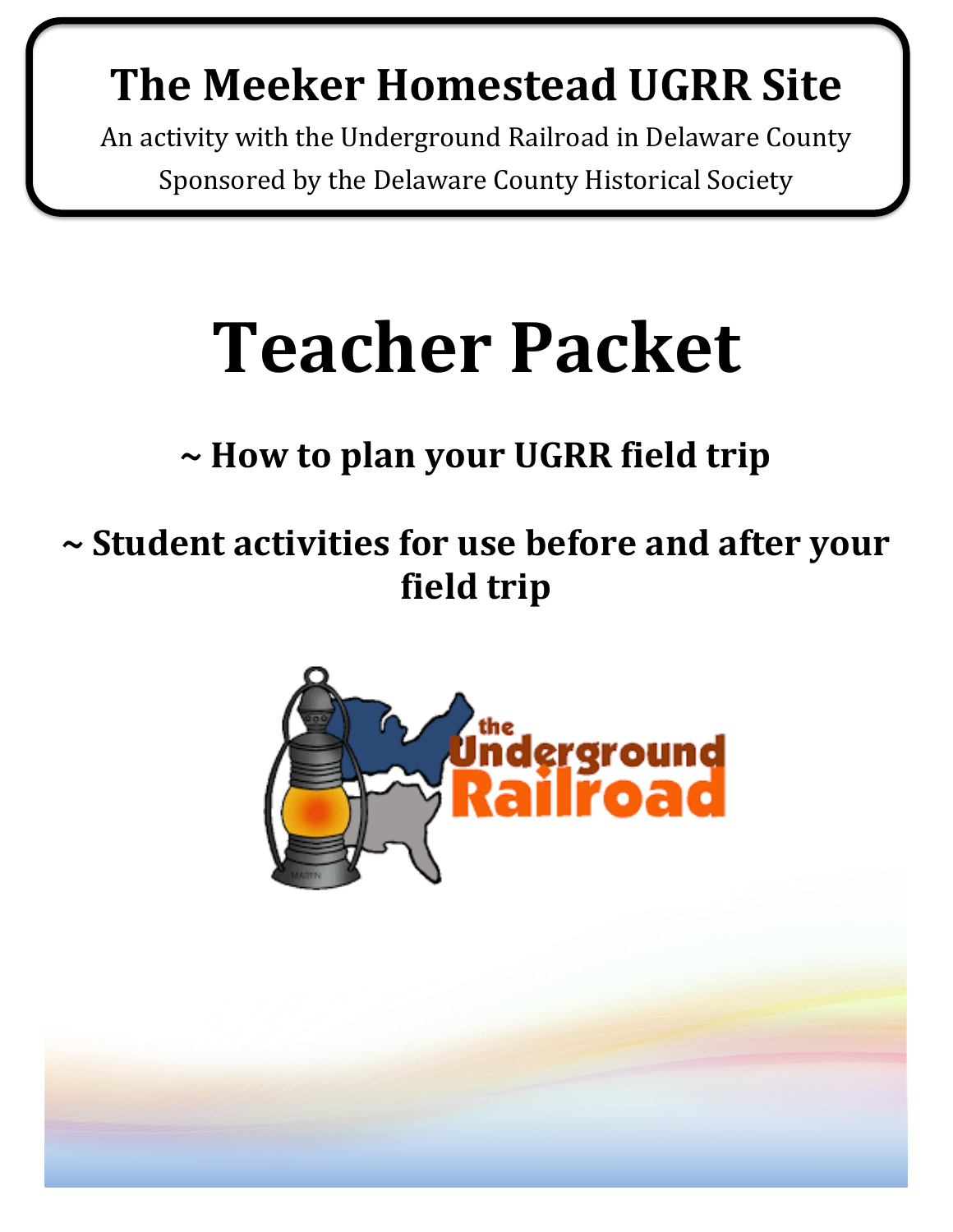





#### **THE MEEKER HOMESTEAD UGRR SITE An Underground Railroad Activity for Schools The Barn at 2690 Stratford Road, Delaware, Ohio**

#### **TEACHER PACKET**

#### **Scheduling:**

Email or call the Delaware County Historical Society for information about scheduling a school group. Email: [schools@delawareohiohistory.org](mailto:schools@delawareohiohistory.org) Phone: 740-369-3831

#### **School Groups:**

Teachers are welcome to schedule groups of school children up to the limit of 60 per session. The Meeker Homestead Experience is a three-hour activity. We can schedule one group in the morning and/or one in the afternoon if needed. Each large group should be divided into three smaller groups labeled 1,2,3 for the breakout sessions. Suggested time frames are 9:30-12:30 or 12:00 to 3:00. > Please let us know ahead of time the special needs of any student on this field trip.

> Students should wear warm clothing and coats for winter tours. Part of this program will be walking outside.

**~ Student Groups**: Students should be divided into 3 groups before you arrive. The groups are named after Delaware County families from this period: the #1Meekers, the #2 Crattys, and the #3 Benedicts.

Make sure each student knows his/her group assignment.

#### **Cost:**

The cost per student is \$5.00. Students on free or reduced lunch are exempt from paying a fee. Each student is given a one-year student membership.

#### **Parking:**

School buses can use our parking lot and can park in front of The Barn. Please do not park in the grass.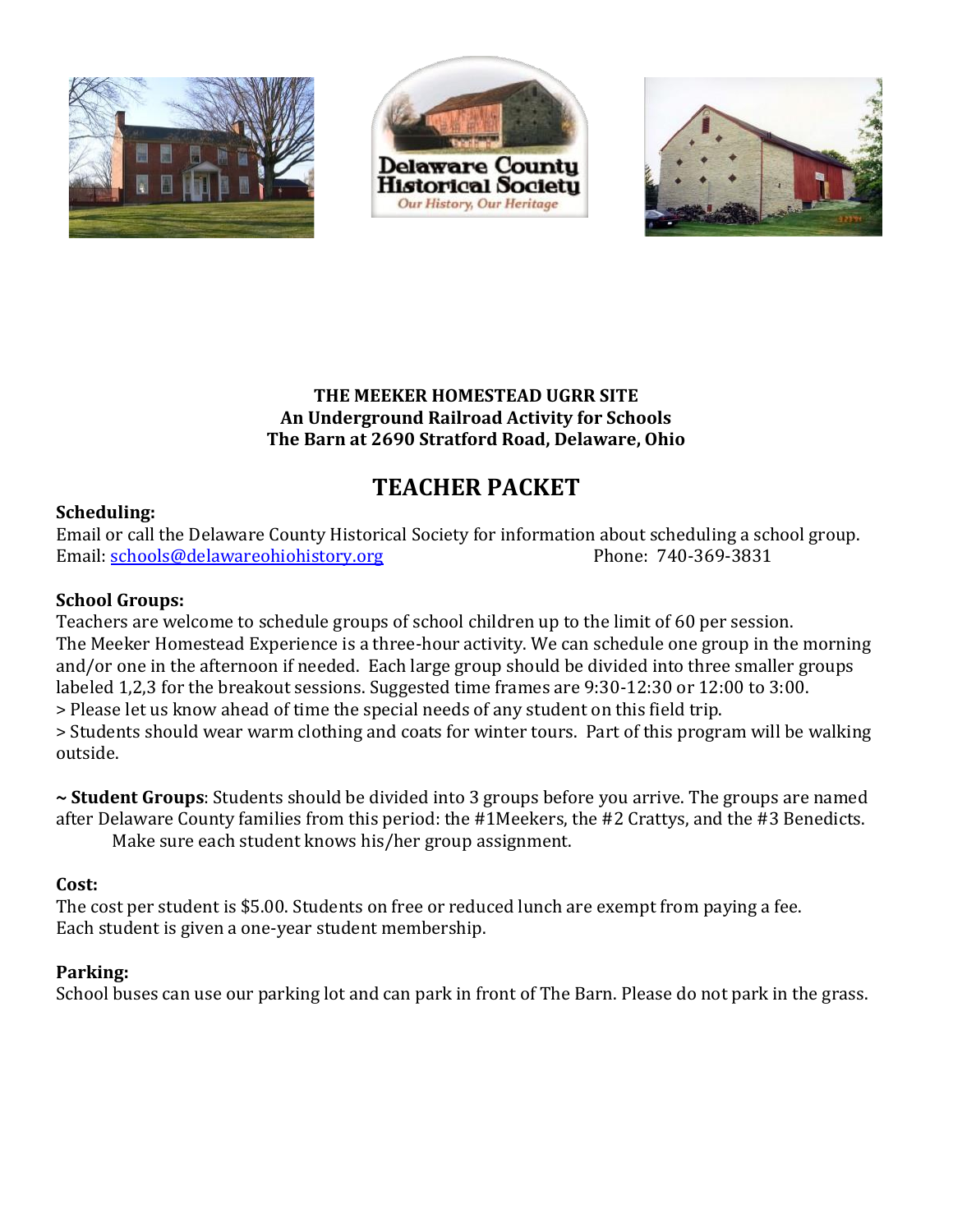

Directions: U.S. Rt. 23, south of Delaware. Turn onto Meeker Way. Turn right onto Stratford Road. Turn right into the parking lot.

#### **Food:**

If teachers have students bring a packed lunch, students can eat outside on the lawn if weather permits or can sit at the tables inside The Barn for inclement weather days. Food service is not available on site. Please bring their lunches in large tote boxes.

**Please, do not allow students to bring backpacks into the facility.**

 **Restrooms** are available in The Barn and also on the first floor in the Meeker home.

#### **Preparing for the Meeker Homestead Underground Railroad Program:**

**~ RE-ENACTORS:** Several of the sessions are presented by volunteer re-enactors. Discuss with your students what a re-enactor does, especially that they will be speaking in first person about "their" experiences with fugitive slaves and the movement of the UGRR.

**~ VOCABULARY:** Go over vocabulary words that students may not be familiar with that we have included in this packet. These include such words as:

abolish; abolitionist; Border states; citizen; conductor, crops; discrimination; economy; fine; freedom; fugitive; package, parcel, plantation; prohibit; property; slave; slave trade; station; UGRR station; UGRR conductor; enslaved; Quakers; Freedmen; Ohio Black Laws

#### **~ FOLLOW-UP ACTIVITIES:** We recommend the National Park Service UGRR booklet:

<https://www.nps.gov/subjects/ugrr/education/upload/Junior-Ranger-Activity-Booklet.pdf> We also have a list of Big Questions that we call "take aways" from the program. We also highly recommend the Lesson Plans from the Cincinnati Freedom Center designed for Grades K-3 and Grades 4-8. <http://www.freedomcenter.org/educators/lesson-plans> Find other resources listed below.

#### **Agenda for the Meeker Homestead UGRR Experience:**

Students will begin the Meeker Experience with the whole group in the main floor of The Barn with a welcome and introduction. After the introduction, the three groups will begin a rotating schedule around the property with a guide from the Historical Society.

#### **The sessions include: > Introduction for all in The Barn main room.**

- **A**. Walking tour of the grounds and Meeker Home
- **B**. Slideshow presentation of Underground Railroad locations, homes and barns
- **C.** William Cratty, Delaware County abolitionist

#### ➢ **Q & A back in the main room of The Barn; Time allotted for students to ask questions. We have prepared Big Questions.**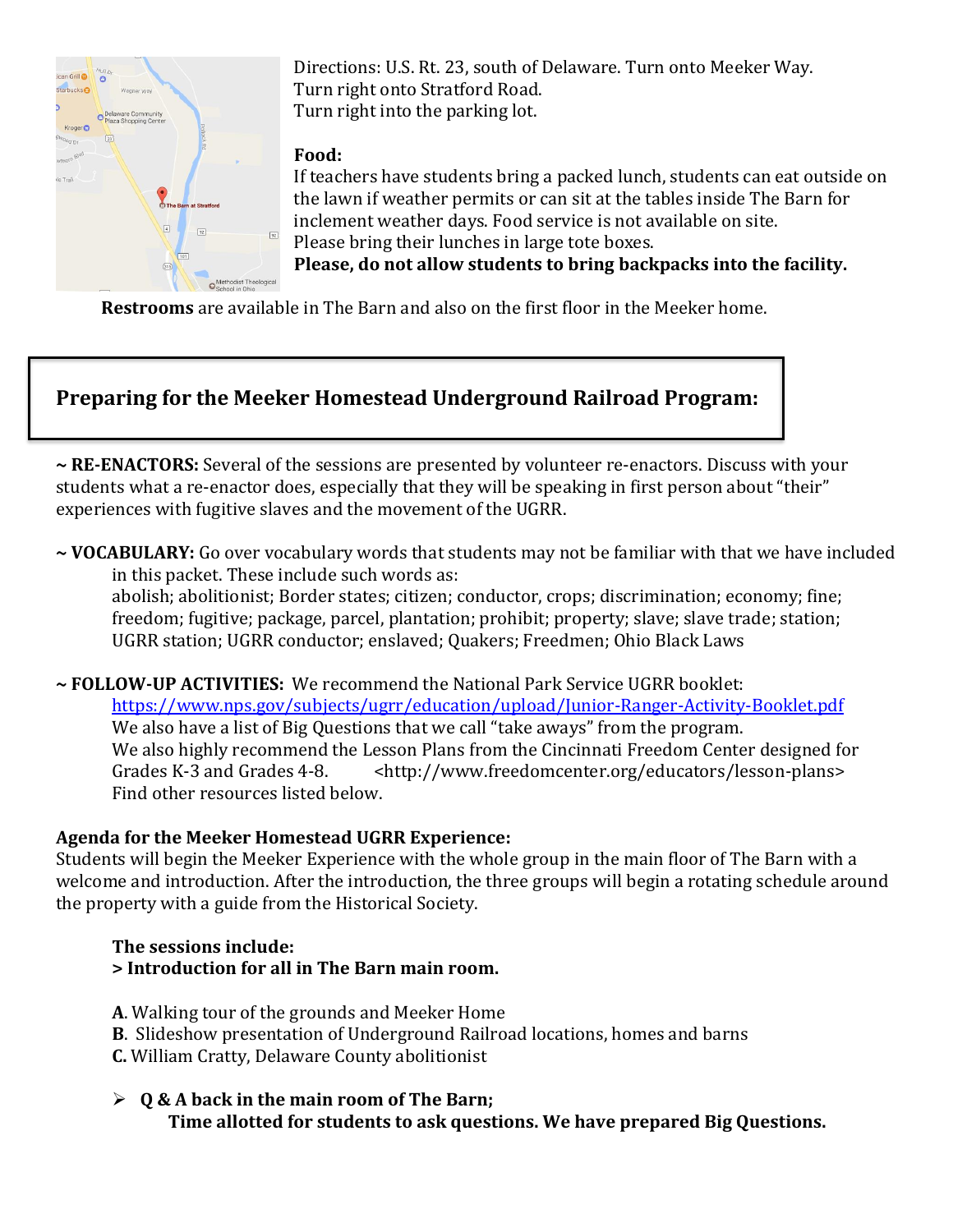

#### **UGRR BIG QUESTIONS**:

These are essential questions and ideas that we want students to take away from the program. If time allows, these will be asked at the end of the program back in the big group. Otherwise, teachers can revisit these questions back in their classrooms.

- 1. What was the Underground Railroad?
- 2. Why were Delaware and Central Ohio important as part of the UGRR?
- 3. Mrs. Meeker question: What spaces or places in the Meeker Homestead did you observe that could make good hiding places for runaway slaves?
- 4. William Cratty question: What is an abolitionist?
- 5. Why did William Cratty choose to break the law?
- 6. Why was the work of the UGRR done in secret?
- 7. Brent & Diane question: What parts (aspects?) of personal property: homes, barns, fields, other farm buildings, important during this time period?
- 8. What were the Fugitive Slave Laws?
- 9. How do we know the Underground Railroad really happened?
- 10. What means of escape were used besides walking along rivers?
- 11. What was the impact of the UGRR on the history of the United States?
- 12. How can maps help tell the story of the UGRR in Delaware County and throughout Ohio?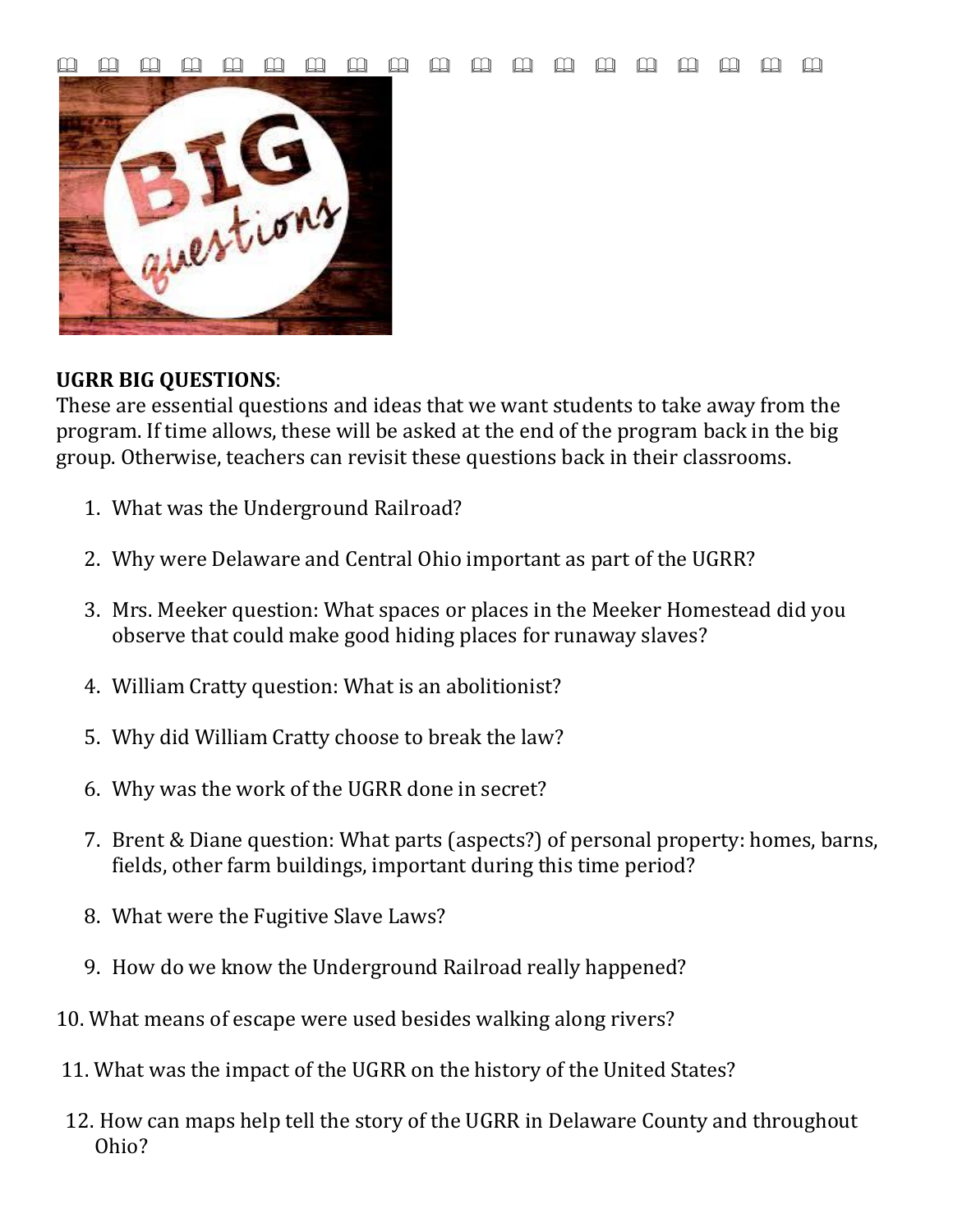

#### **The Meeker Homestead UGRR Site An Underground Railroad Activity for Schools Complete Vocabulary**

**abolish\*\*\*\*:** to do away with something

**abolitionist\*\*\*\*:** people who wanted to end slavery in the United States

**anti-slavery\*:** believing that the practice of owning people as slaves is wrong

**auction\*:** any sale where something is sold to the person who bids the most money

**border states\*\*\*\*:** slave states that did not secede from the United States

**card/carding\*\*\*\*\*:** to cleanse, disentangle, and collect together (as fibers) by the use of cards preparatory to spinning

**citizen\*\*\*\*:** a native or naturalized person who owes loyalty or allegiance to a government and is entitled to its protections

**conductor\*:** a code word used by people involved in the Underground Railroad meaning a person helping slaves escape

**crops\*\*\*\*:** a plant (such as cotton or tobacco) that is grown and can be harvested for profit

**discrimination\*\*\*\*:** to make a difference in treatment or favor based on something other than individual merit

**economy\*\*\*\*:** the system by which goods and services are produced, bought, and sold in a region

**emancipation\*:** the act of setting people free from slavery

**Emancipation Proclamation\*:** a law passed in 1863 that ended slavery in the Confederate states

**enslave:** to make someone a slave

**fine\*\*\*\*:** a penalty (usually money) imposed on someone as a punishment

**freedmen:** an emancipated slave

**freedom\*\*\*\*:** the power to do what you want to and not be controlled by another

**fugitive\*\*\*\*:** a person running away to avoid being captured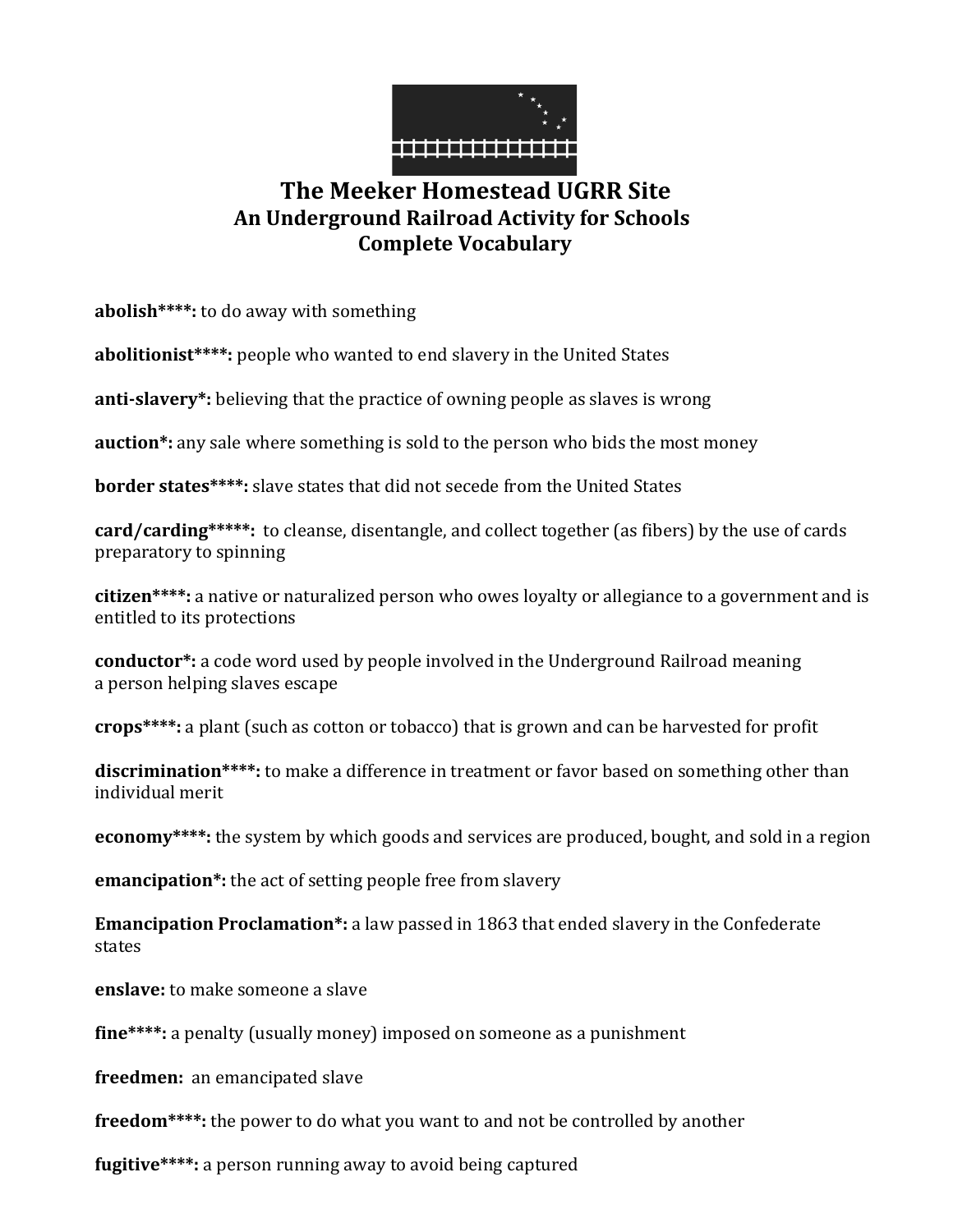**fulling\*\*\*\*\*\*:** a step in woolen cloth making which involves the cleansing of cloth (particularly wool) to eliminate oils, dirt, and other impurities, and making it thicker.

**gristmill\*\*\*\*\*:** a mill for grinding grain

**Ohio Black Laws\*\*\*:** The Ohio legislature passed a series of laws in 1807 to discourage African American migration to the state. ... The Black Laws and other policies deterred some African Americans from settling in Ohio. In the late 1840s, the Black Laws became a political issue once again.

**parcel/package:** a term that people working with the Underground Railroad used to that meant runaways, but other people would think it was regular packages they were sending.

**passengers\*\*:** runaway slaves of the Underground Railroad network

**plantation\*\*\*\*:** a large area of land where crops are grown and usually with a large, elaborate house on it where the plantation owners and their families live

**prohibit\*\*\*\*:** to forbid something

**property\*\*\*\*:** something that is owned by a person such as land or personal belongings

**Quakers\*:** a Christian religious group that did not believe in slavery. Many Quakers volunteered on the Underground Railroad

r**unaway:** people who escaped and were running away from slaveholders so they could be free

**slave\*:** a person who is the property of another

**slave trade\*\*\*\*\*:** buying and selling of African American people for profit

**slavery\*:** the wrongful practice of owning a person as property

**station\*\*:** Hiding places for the runaway slaves

**stockbrokers\*\*:** financiers for the Underground Railroad

**tickets\*\*:** imaginary acceptance when runaway slaves are passengers of the Underground Railroad network

#### *Sources:*

**\*:** http://pathways.thinkport.org/resources/vocabugrr\_print.cfm

**\*\*:** Untold UGRR Stories: Traveling Through Ohio Railway to Freedom 1820-1860 by Watson Walker Jr.

**\*\*\*:** www.**ohio**historycentral.org/w/**Black**\_**Laws**\_of\_1807

\*\*\*\*:<http://www.scholastic.com/teachers/article/underground-railroad-vocabulary-guide>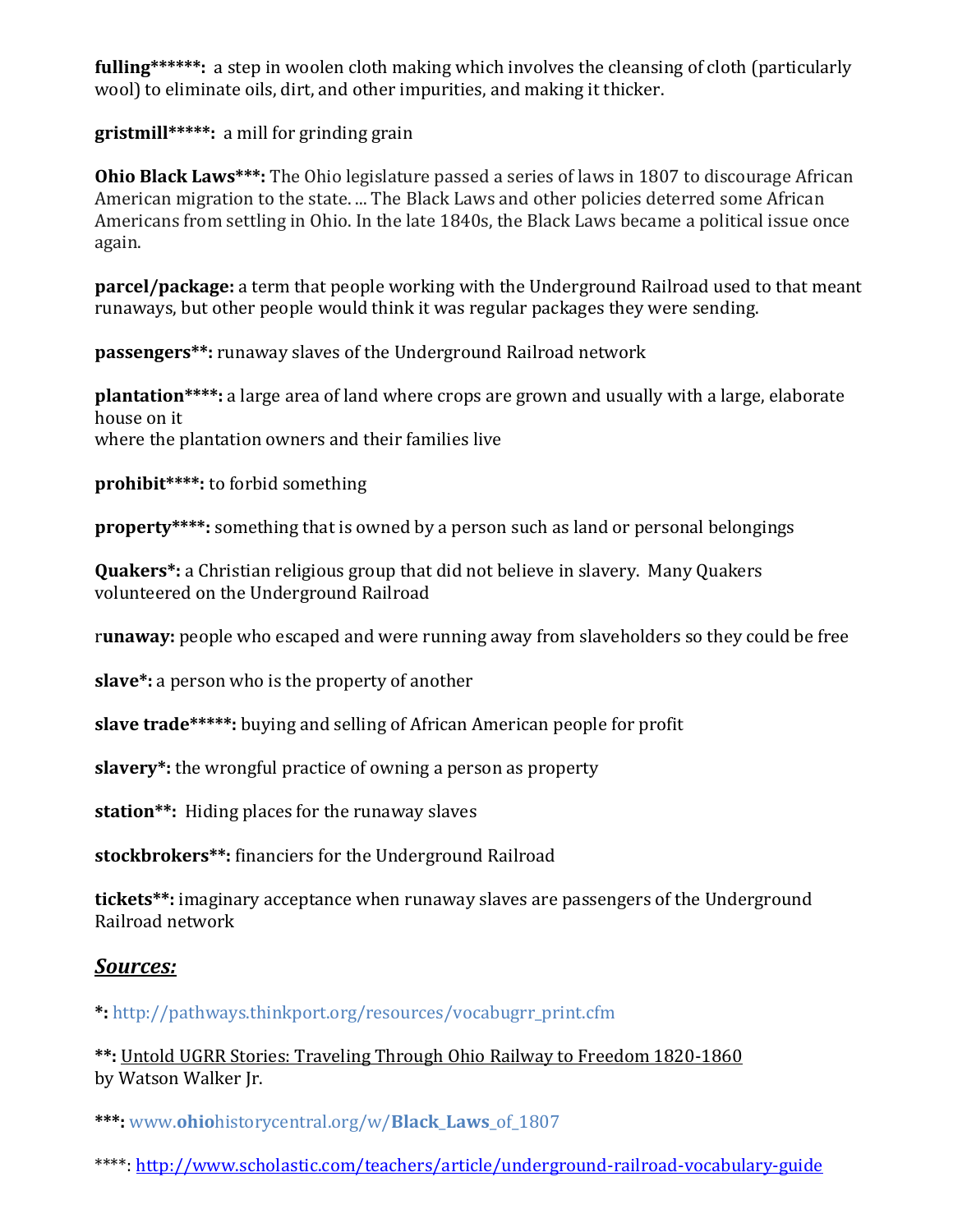**Sample activities: (most can be found in the resource list at the end of this packet) A few samples from The National Park Service UGRR Booklet:**

**Student Journals:**

### **To Be Free**

Write about what "Freedom" means to you.

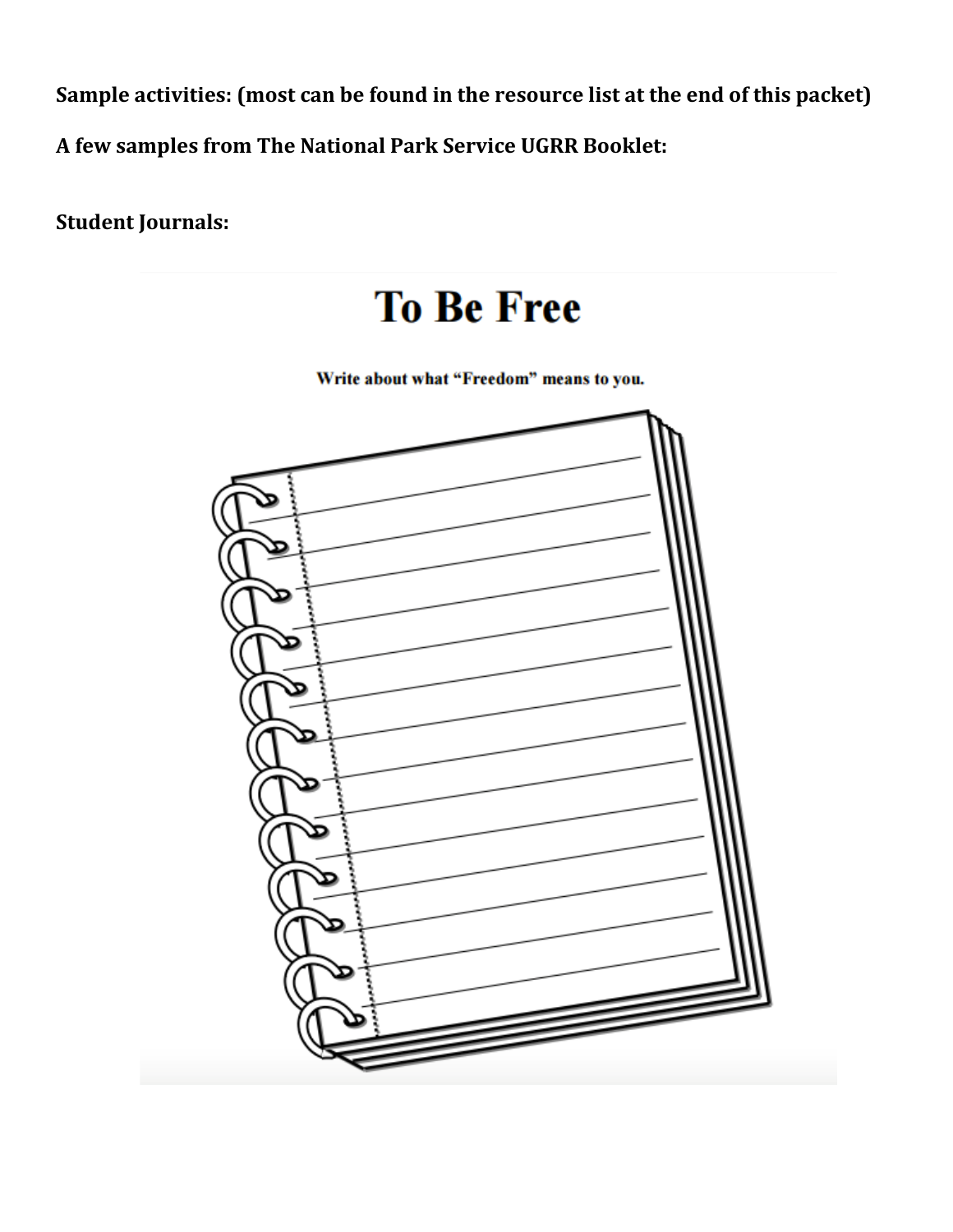## **Travel Routes**

Escape routes over land spread out like a tangled web throughout the United States, into Canada, and Mexico. Other routes were traveled by water to northern coastal cities, south towards the Caribbean, or west towards the coast of California, Alaska or Hawaii.



Although many states and territories had banned slavery by 1860, freedom seekers who had escaped to free states and territories could be captured by slave catchers and returned to slavery because of the Fugitive Slave Act of 1850. After the 1850 Act, many freedom seekers in free states were forced to continue their escape to countries outside the United States.

#### Put a STAR in the state where you live.

Draw an ARROW of the route you would use to escape slavery after 1850.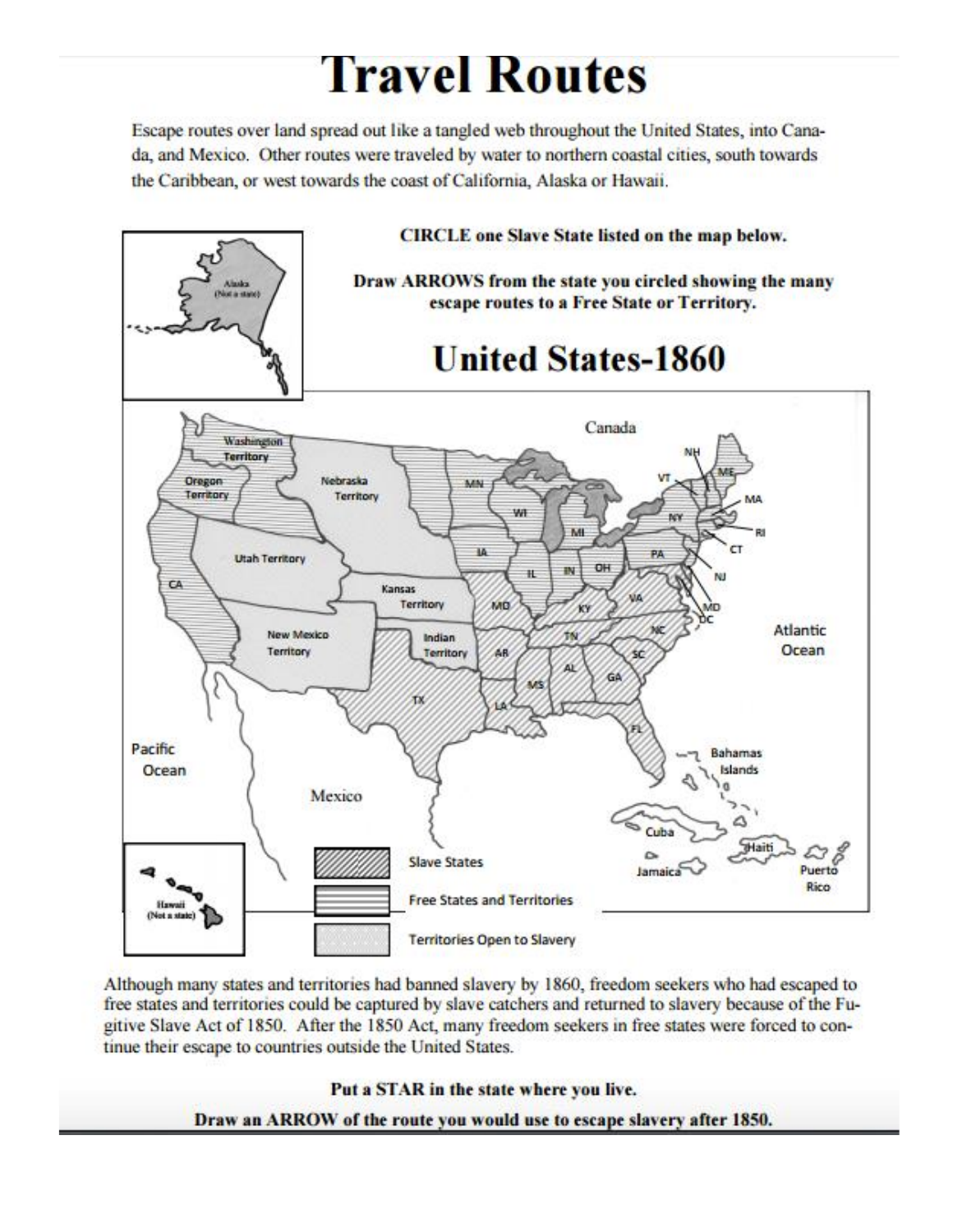# **Freedom Bag**

Imagine that you are an enslaved person getting ready for your escape to freedom. The journey may be long and hard. You will need supplies to make a successful escape.

CIRCLE the items you will take with you. Please explain why you chose these items.



Can you name anything else you might want to take along?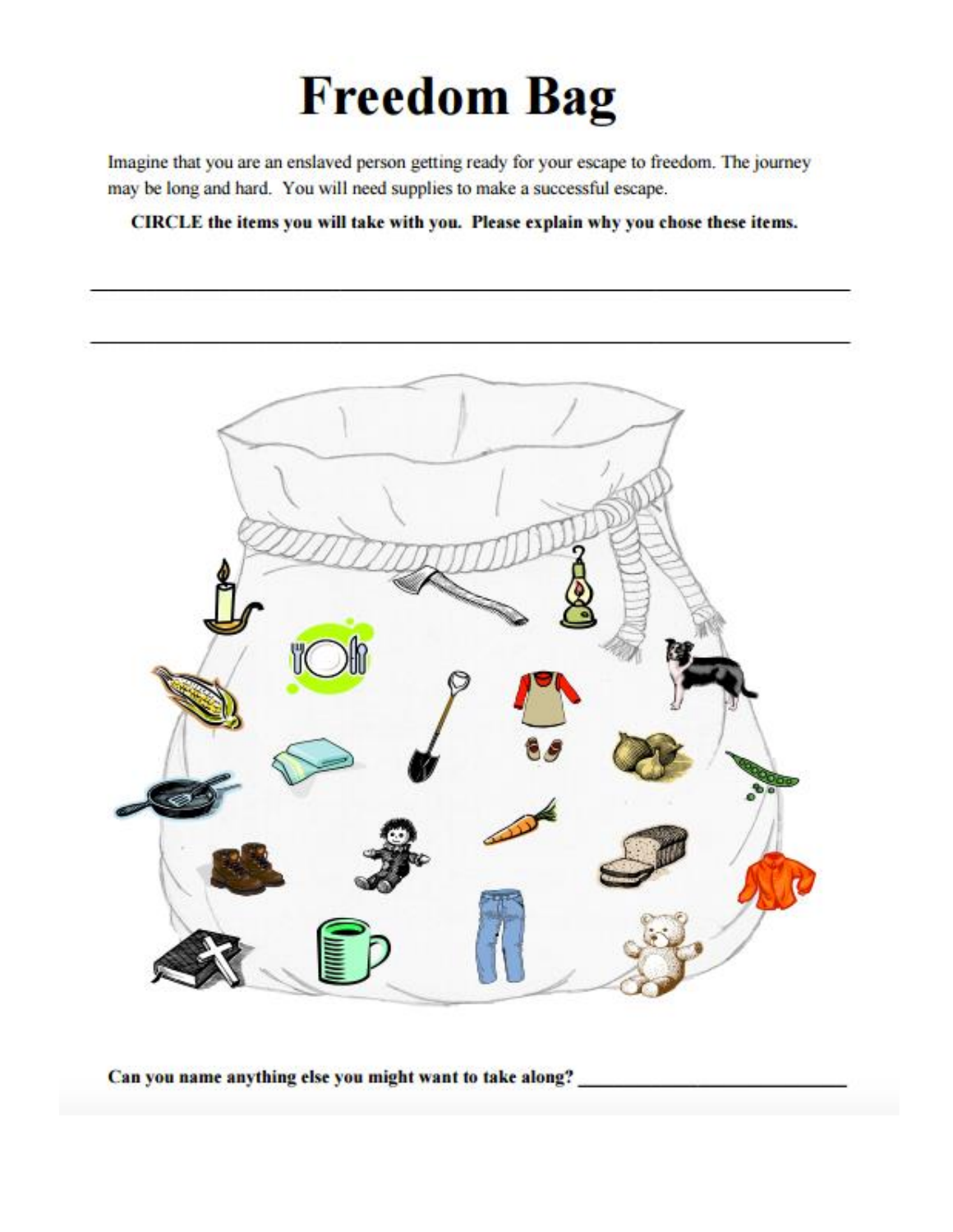# **Safe Refuge**

Hiding places along the "Underground Railroad" varied as much as the escape routes. Safe-houses, churches, schools, businesses, as well as natural areas such as swamps, bayous, mountains, and waterways provided much needed protection throughout their journey. Freedom seekers sometimes escaped and found refuge with various American Indian tribes. For example, those freedom seekers traveling south towards the Spanish Territory of Florida found safety and protection within the Seminole Indian Nation.

#### CIRCLE places that might be a good hiding place for a freedom seeker.